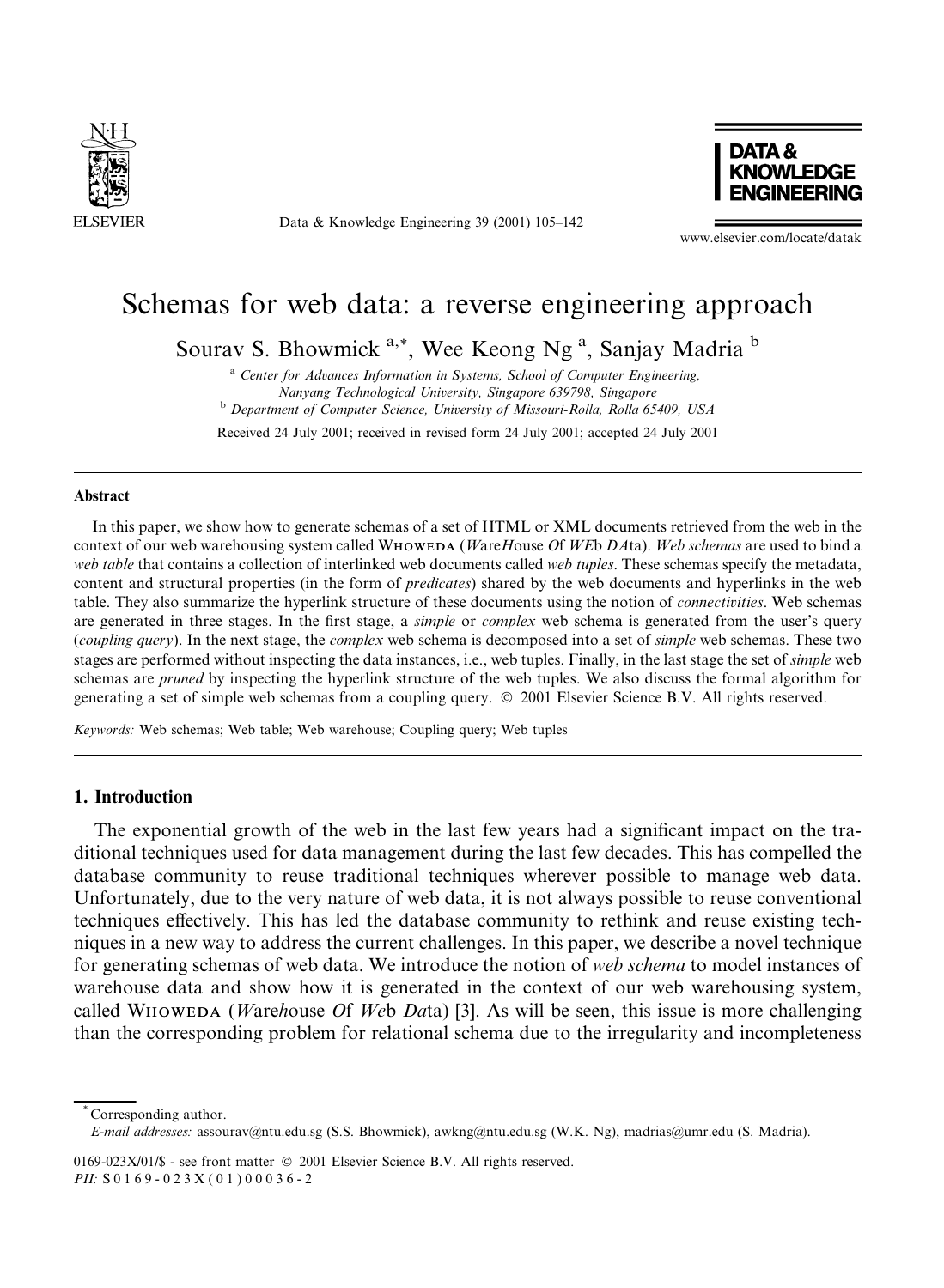of data in the world wide web. Beyond its use to define the structure of a set of data in the warehouse, a web schema serves two important functions. It helps user in query formulation and aids the query processor for efficient execution of query [4].

There has been increasing research activities in generating schemas for semistructured data  $[2,6,7,9,10]$ . For instance, in [7,8], the authors provide a structural summary that allows a semistructured database system (or a user of one) to quickly extract information about label paths in the database. In [10] a work on the extraction of implicit structure in semistructured data modeled in the style of [1] as directed, labeled graph is presented. Our approach differs from these works in the following ways.

#### 1.1. Content, metadata and structural summary

Traditionally, a schema provides a structural summary of the data it binds. Query formulation and evaluation can be performed efficiently if some of the content and metadata properties shared by the web documents and hyperlinks are highlighted in the schema. HTML tags are not used for describing the data segment enclosed in it and hence structural summary of HTML pages is not very useful in subsequent query evaluation and formulation. Furthermore, capturing summary of the hyperlink structure of a set of web documents also helps us to formulate meaningful queries in the warehouse. Consequently, a web schema provides two types of information: first, it specifies some of the common properties shared by the documents and hyperlinks in the web table with respect to not only their structure, but also their metadata and content. Second, a web schema(s) summarizes the hyperlink structure of these documents. For instance, given a set of documents, the web schema(s) may specify that the title of all these documents contain the keyword "genetic disorder". It may also specify that these documents belong to the web site at www.ninds. nih. gov and contain the tags symptom, treatment and drugs inside the tag disease. Also, a web schema may specify that a set of documents containing the keyword "genetic disorder" are directly linked to a set of documents having the tags drugs and side effects via a set of hyperlinks whose label contain the keyword "drugs". In Section 3.1, we describe how the content, metadata and structural summary is incorporated in a web schema.

#### 1.2. Reverse approach for schema generation

We take a *reverse* approach in generating a web schema. The standard database paradigm in schema generation involves first creating a schema to describe the structure of the database and then populating that database through the interface provided by the schema. A schema is then used to decide whether some new data fits the schema or whether a query is legal against the set of data. Hence, a schema is defined before the query. In our approach, a web schema is defined from a *coupling query*. A coupling query is specified by a user and is used to populate the web warehouse by retrieving relevant data from the web that matches the query. The results of such query is a set of directed graphs called *web tuples* and are stored in a *web table*. We justify this reverse approach now. If a web schema is defined by a user ahead of time, the structure, content and rigidity of a web schema depends on the following factors: first, the information a user wishes to retrieve from the web. Second, the user's level of knowledge of the content and structure of the web site(s) containing the relevant data. However, this conventional approach is not feasible because of the following reasons: first, it is unrealistic to assume from the user complete